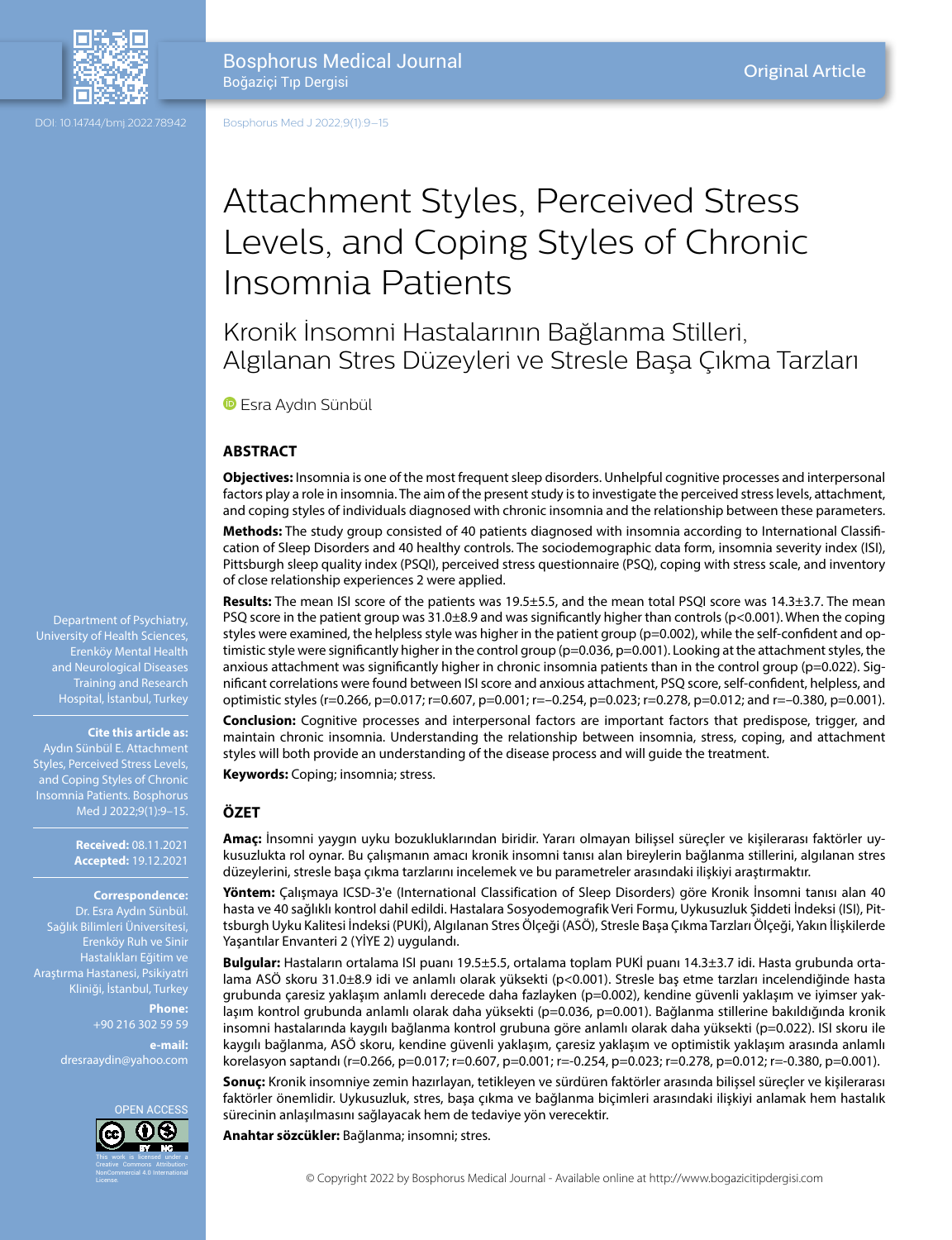Insomnia is one of the most frequent sleep disorders. Many factors such as age, gender, and socioeconomic status **n** is one of the most frequent sleep disorders. Many are associated with the prevalence of insomnia. It is seen in more than 50% of people over the age of 65. It is more common especially in individuals with low socioeconomic status, single or separated, female gender, and during the menopausal period.<sup>[1]</sup> In terms of diagnosis, there should be one of the symptoms such as difficulty in initiating and maintaining sleep, waking up early in the morning, and inability to sleep again for at least 3 months at a frequency of at least three nights a week, and it should cause symptoms that continue throughout the day.[2]

The importance of predisposing, initiating, and sustaining factors is known in the 3P model of insomnia.<sup>[3]</sup> Stress is the most common initiating factor and patients with insomnia show increased cognitive and psychological response to stress according to the hyperarousal model.<sup>[4]</sup> Stress encountered in all areas of life can be defined as an introverted reaction of individuals to situations that they perceive as a challenge or threat, or as a situation that is sometimes exposed as a result of time pressure, sometimes as a result of an unexpected event or reaction as a result of interaction with the environment.<sup>[5]</sup> People are affected differently by stress due to differences in their interpretation of events and their coping styles.[6,7] Individuals' coping skills play an important role in evaluating and interpreting the relationship between the individual and the environment.<sup>[8]</sup>

Individuals' personality traits and attachment styles are important for understanding the relationship between stress and response to stress.<sup>[7]</sup> There are studies showing the importance of personality traits and attachment styles when explaining the concept of stress. John Bowlby, the theorist of attachment theory, defines attachment behavior as any behavior that an infant displays to establish and maintain the desired closeness to its primary caregiver figure/mother. These experiences allow us to connect with other people around us throughout life.[9] Securely attached individuals have less anxiety and depression symptoms compared to insecurely attached individuals, and they think that they receive more social support from their environment.<sup>[10]</sup> Therefore, it can be said that perceived stress and psychological symptoms are more common in insecurely attached individuals.<sup>[11,12]</sup>

When examining the relationship between stress and attachment, coping styles should also be considered.<sup>[13]</sup> Coping styles are a stable positive or negative strategy, for overcoming difficulties.[14] Positive coping style uses direct and rational ways to solve problems while negative coping style uses neglect, avoidance, and denial.<sup>[15,16]</sup> In literature, it has been reported that individuals with secure attachment prefer active coping strategies against stress while insecurely attached individuals prefer avoidant coping strategies.[17,18] Brennan describes two types of insecure attachment as avoidant and anxious.<sup>[19]</sup> There is a study showing that those with anxious attachment perceive life events as more stressful than those with avoidant attachment.<sup>[20]</sup>

In the literature, there are studies investigating temperament and character traits, which are psychological factors that can lead to insomnia. $[21,22]$  However, interpersonal factors have not been adequately studied. Therefore, in our study, we aimed to examine the attachment styles, perceived stress levels, and coping styles of individuals diagnosed with chronic insomnia and to investigate the relationship between these parameters.

# **Methods**

This study was performed at the sleep disorder outpatient clinic of the Erenköy Mental and Neurological Diseases Training and Research Hospital. Following the Helsinki Declaration, approval was obtained from the ethics committee with decision number 25 on June 28, 2021. The informed consent form was signed by all participants.

# **Study Population**

This observational study consisted of 40 consecutive patients who applied to the sleep disorder outpatient clinic of the University Hospital between July 2021 and October 2021 and diagnosed with chronic insomnia according to the third edition of the International Classification of Sleep Disorders (American Academy of Sleep Medicine, 2014) and 40 healthy controls. Inclusion criteria of patient group included: (1) Patients without any other accompanying sleep disorder. (2) Volunteering to participate in the study and signing the informed consent. (3) Being literate. (4) Being over the age of 18. Exclusion criteria included: (1) Having psychiatric disorder. (2) Having mental retardation that is understandable by interview. (4) Presence of neurocognitive impairment as a result of clinical observation and medical history. (5) Having another accompanying sleep disorder.

While excluding other sleep disorders, Berlin questionnaire for sleep-related respiratory disorders, Epworth scale for hypersomnia, and restless legs syndrome (RLS) diagnostic cri-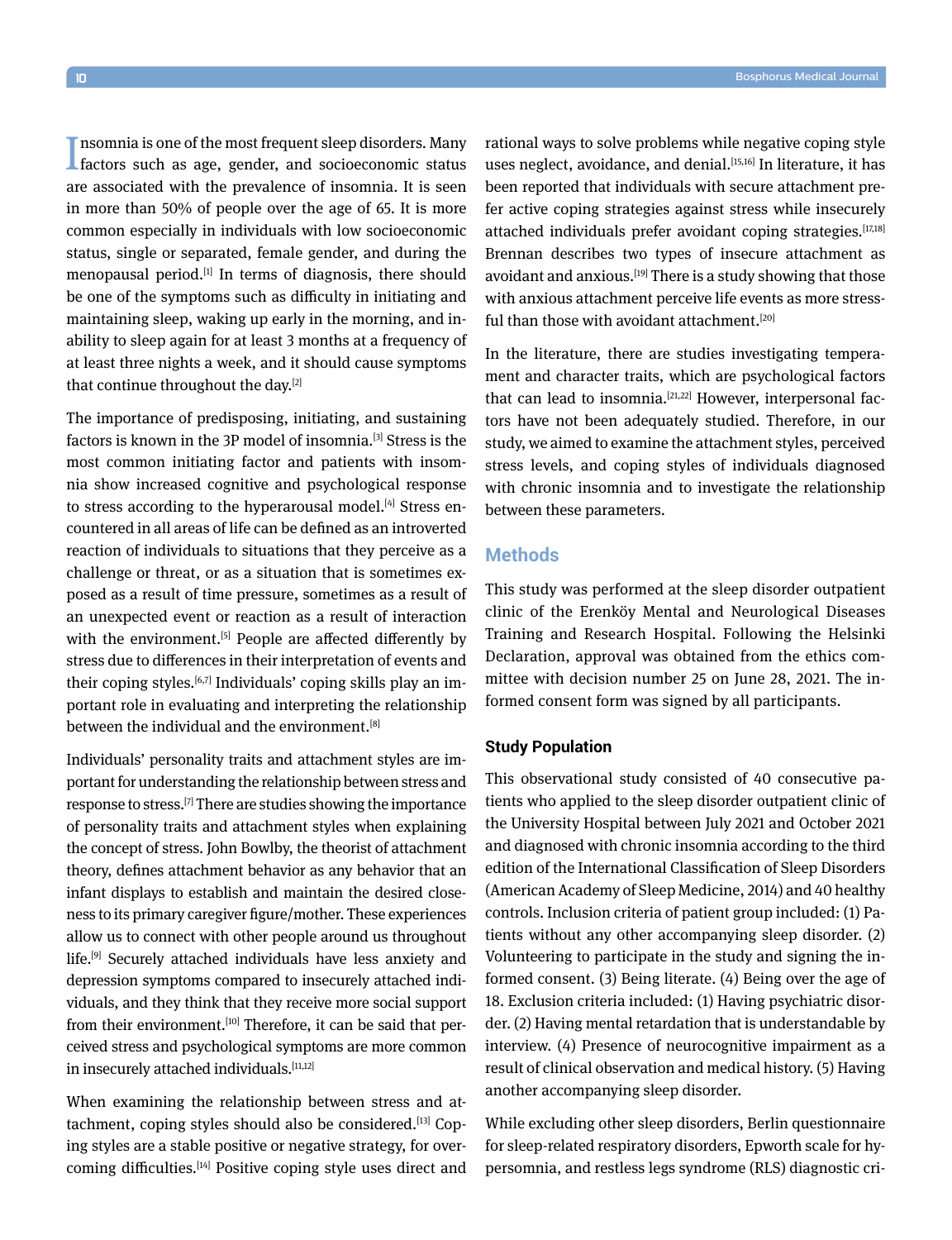teria questionnaire were used for RLS. The sociodemographic data form, insomnia severity index (ISI), Pittsburgh sleep quality index (PSQI), perceived stress questionnaire (PSQ), coping with stress scale, and inventory of close relationship experiences 2 (ICRE2) were applied. Those parameters were compared between patients with chronic insomnia and control group.

# **Questionnaires**

# ISI

Is a seven‐item questionnaire used to assess sleep quality and insomnia severity.[23] The ISI scores range between 0 and 28. We evaluate the total ISI score. ISI score of 8 or higher indicated insomnia symptoms.

# **PSOI**

It measures subjective sleep quality. It consists of 19 self-rated questions and five questions rated by the bed partner. It is divided into seven components: Subjective sleep quality, sleep latency, sleep duration, sleep efficiency, sleep disturbances, use of sleep medication, and daytime dysfunction. These component scores are added to a total PSQI score with a range of 0–21. While PSQI scores of above 5 are taken as abnormal, higher scores indicate worse sleep quality. The Turkish adaptation of the scale was done by Agargun et al.<sup>[24]</sup>

## PSQ

Is a 14-item questionnaire used to measure how stressful situations in a person's life are perceived. The Turkish validity and reliability study of the scale were performed by Eskin et al.<sup>[25]</sup>

### Coping with Stress Scale

The 66-item original scale, developed by Lazarus and Folkman (1984), was adapted for the Turkish university students, by Şahin and Durak (1995), and transformed into a 30-item short form.<sup>[26]</sup> The scale is based on the assumption that individuals have unchanging coping strategies in different situations. The coping methods were separated into two-factor subscales as "problem-oriented/active/effective coping" and "emotion-oriented/passive/ineffective coping."[27]

# ICRE2

It was developed by Fraley et al.<sup>[28]</sup> to measure attachment dimensions. The validity and reliability study of Turkish version was carried out by Selçuk et al.<sup>[29]</sup> The scale has a total of 36 seven-point Likert-type scales measuring 18 anxiety and 18 avoidance sub-dimensions. There is substance. Descriptive and confirmatory factor analyzes. It has been shown that FEI-2 has a two-factor structure representing attachment avoidance and anxiety behaviors.

## **Statistical Analysis**

Statistical analysis was performed using the SPSS for Windows (version 20.0; SPSS Inc., Chicago, Illinois). The Shapiro–Wilk test was used to determine whether the data were normally distributed. Continuous data were expressed as mean±standard deviation or median (minimum-maximum) while categorical data were presented as the number of patients and percentages. Student's t-test or Mann–Whitney U-test was used to compare parametric and non-parametric continuous variables, respectively. Pearson Chi-square and Fisher's exact tests were used for statistical evaluation of the categorical variables. Correlation analysis was performed by Pearson or Spearman's correlation test. P<0.05 was considered statistically significant.

# **Results**

The average age of patients was 39.4±13.8 years. Most of the patients (32, 80%) were female. While the mean duration of the insomnia complaints of the patients was 50 months, the mean duration of the insomnia diagnosis was 2 months. The mean ISI score of the patients was 19.5±5.5 (Table 1).

There was no significant difference between the groups in terms of age, gender, and marital status (p=0.165, p=0.790, and p=0.138, respectively). Working rates were higher in the control group ( $p<0.001$ ). There was a significant difference between the groups in terms of PSQI and PSQ scores. While the mean PSQI score of the patients with chronic insomnia was 14.3±3.7, the mean PSQI score of the controls was 2.2±1.9 (p<0.001). While the mean PSQ score of the patients was 31.0±8.9, the mean PSQ score of the controls was 19.6±10.5 (p<0.001) (Table 1). Coping styles were compared between patients with chronic insomnia and controls in Table 2. Self-confident and optimistic styles were significantly higher in the control group (p=0.036 and p=0.001, respectively), whereas submissive style was significantly higher in patients with chronic insomnia (p=0.002).

Attachment styles were compared between the groups in Table 3. Anxious attachment was significantly different between the groups (p=0.022). Anxious attachment score of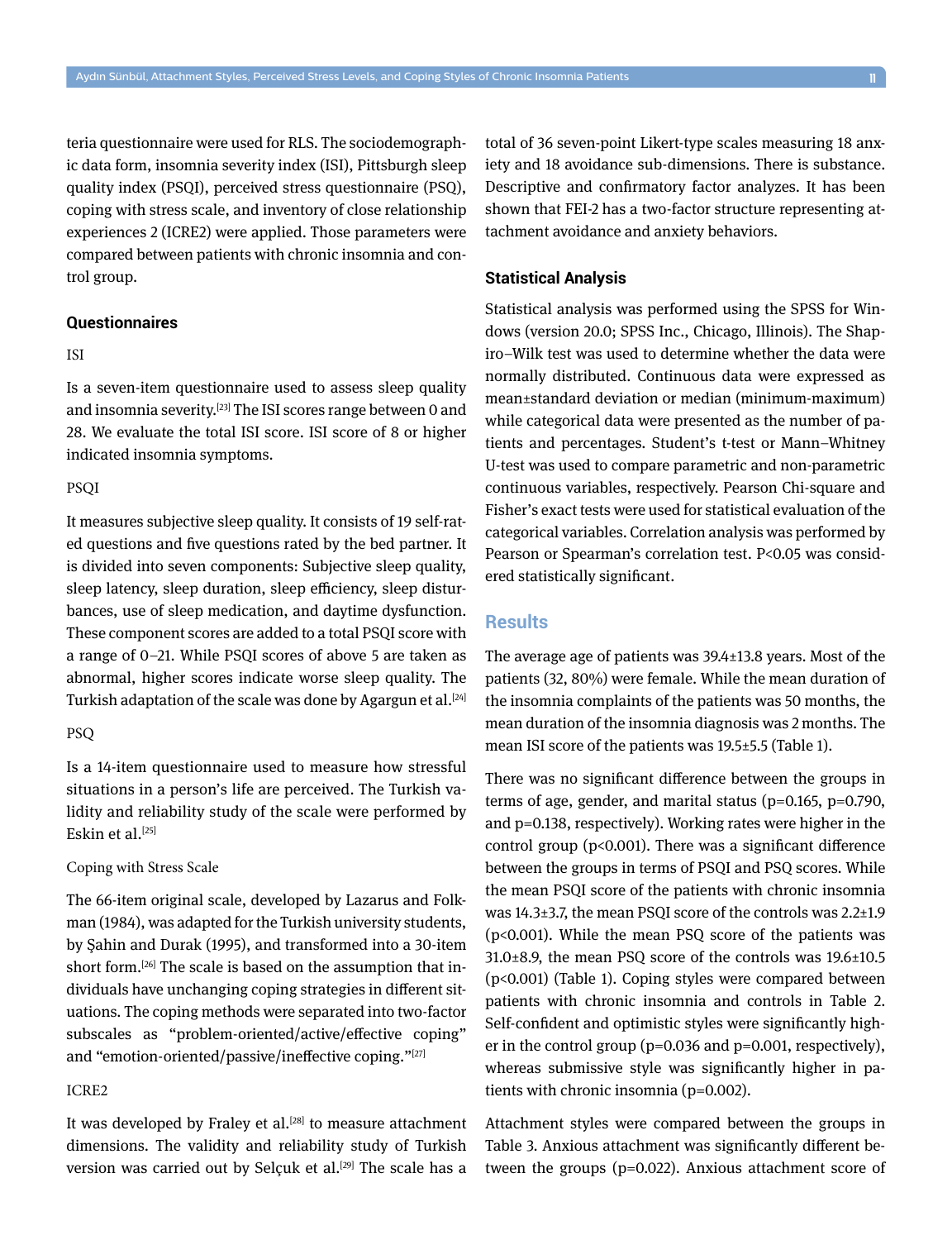| Table 1. Comparison of sociodemographic characteristics between groups |                 |                  |           |  |  |  |  |
|------------------------------------------------------------------------|-----------------|------------------|-----------|--|--|--|--|
|                                                                        | Insomnia (n=40) | Control $(n=40)$ | p         |  |  |  |  |
| Age (year)                                                             | $39.4 \pm 13.8$ | 35.6±10.2        | 0.165     |  |  |  |  |
| Gender (female, %)                                                     | 32(80)          | 30(75)           | 0.790     |  |  |  |  |
| Marital status (married, %)                                            | 18(45.0)        | 20(50.0)         | 0.138     |  |  |  |  |
| Education status (n, %)                                                |                 |                  |           |  |  |  |  |
| Primary                                                                | 15(37.5)        | 8(20.0)          | 0.191     |  |  |  |  |
| High school                                                            | 6(15.0)         | 8(20.0)          |           |  |  |  |  |
| University                                                             | 19 (47.5)       | 24(60.0)         |           |  |  |  |  |
| Occupational status (works-%)                                          | 16(40.0)        | 36(90.0)         | < 0.001   |  |  |  |  |
| Duration of insomnia complaints (month) – median (min–max)             | $50.0(6-180)$   |                  | <b>NA</b> |  |  |  |  |
| Duration of insomnia diagnosis (month) – median (min–max)              | $2(0-156)$      |                  | <b>NA</b> |  |  |  |  |
| <b>ISI</b>                                                             | $19.5 + 5.5$    | $1.7 + 2.4$      | < 0.001   |  |  |  |  |
| <b>PSQ</b>                                                             | $31.0 + 8.9$    | $19.6 \pm 10.5$  | < 0.001   |  |  |  |  |
| PSQI - total                                                           | $14.3 \pm 3.7$  | $2.2 \pm 1.9$    | < 0.001   |  |  |  |  |

ISI: Insomnia severity index; PSQ: Perceived stress questionnaire; PSQI: Pittsburgh sleep quality index; NA: Not applicable.

| Table 2. Comparison of coping styles between groups |                      |                     |         |  |  |
|-----------------------------------------------------|----------------------|---------------------|---------|--|--|
|                                                     | Insomnia<br>$(n=40)$ | Control<br>$(n=40)$ | р       |  |  |
| Self-confident                                      | 2 0+0 7              | $2.3 \pm 0.5$       | 0.036   |  |  |
| Submissive                                          | $1.7 + 0.6$          | $1.3 + 0.5$         | 0.002   |  |  |
| Optimistic                                          | 1 6+0 6              | $2.0 + 0.6$         | 0.001   |  |  |
| Helpless styles                                     | $1.1 + 0.6$          | $0.9 + 0.7$         | 0 1 9 4 |  |  |
| Seeking for social support                          | 1 6+0 6              | 1 ጸ+በ 6             | 0.242   |  |  |

patients was 64.7±23.2, while it was 53.1±20.8 in the control group. Avoidant attachment scores were not significantly different between groups.

Correlation analysis was performed to demonstrate the association between ISI score with PSQ, attachment, and coping styles (Table 4). ISI score was significantly correlated with PSQ score (r=0.607, p=0.001). Among attachment styles, anxious attachment was significantly correlated with ISI score  $(r=0.266, p=0.017)$ . When we examined the coping styles, self-confident, submissive, and optimistic styles were significantly correlated with ISI score.

# **Discussion**

Because of the different diagnostic and screening methods, the prevalence of insomnia varies from 6% to 76.3%. The environmental factors affect the prevalence of insomnia. Sociodemographic factors such as sex, age, marital status, income, education and occupation, and somatic or psychiatric conditions are associated with insomnia.

## Table 3. Comparison of attachment styles between groups

|                     | Insomnia<br>$(n=40)$ | Control<br>$(n=40)$ | D     |
|---------------------|----------------------|---------------------|-------|
| Avoidant attachment | $65.3 + 28.0$        | $601+143$           | በ 298 |
| Anxious attachment  | 64 7+23 2            | $531+208$           | በ በ22 |

Sex differences are widely mentioned in the sleep literature. In a study, it was shown that insomnia in women is 1.5 times higher than in men.<sup>[30]</sup> Similarly, we found that insomnia was more common in women. Because females are more likely to mention their somatic symptoms.[31] In the previous studies, it was shown that females with insomnia attend to hospital more than males.<sup>[32,33]</sup>

In a study of the 5021 participants, 51.7% were female, 14.8% were aged 18–24 years; 47.6% were aged 25–44 years; 29.3% were aged 45–64 years, and 8.3% were older than 64 years. [34] Similarly, participants with 39.4±13.8 years mostly reported insomnia in our study. In a study, it was shown that insomnia was higher in unemployed people and housewives than people with a regular salary.[35] Similar to this data, only 16 (40.0%) patients were working in our study.

There are studies on cognitive processes and interpersonal factors that play a role in insomnia. Attachment styles are an important issue when explaining these concepts. Insecure attachment is related to hyperarousal trait and emotional factors, so it can lead insomnia.<sup>[36,37]</sup> Subjects with insomnia symptoms had higher score on the anxious attachment compared to controls in our study. This finding is in line with the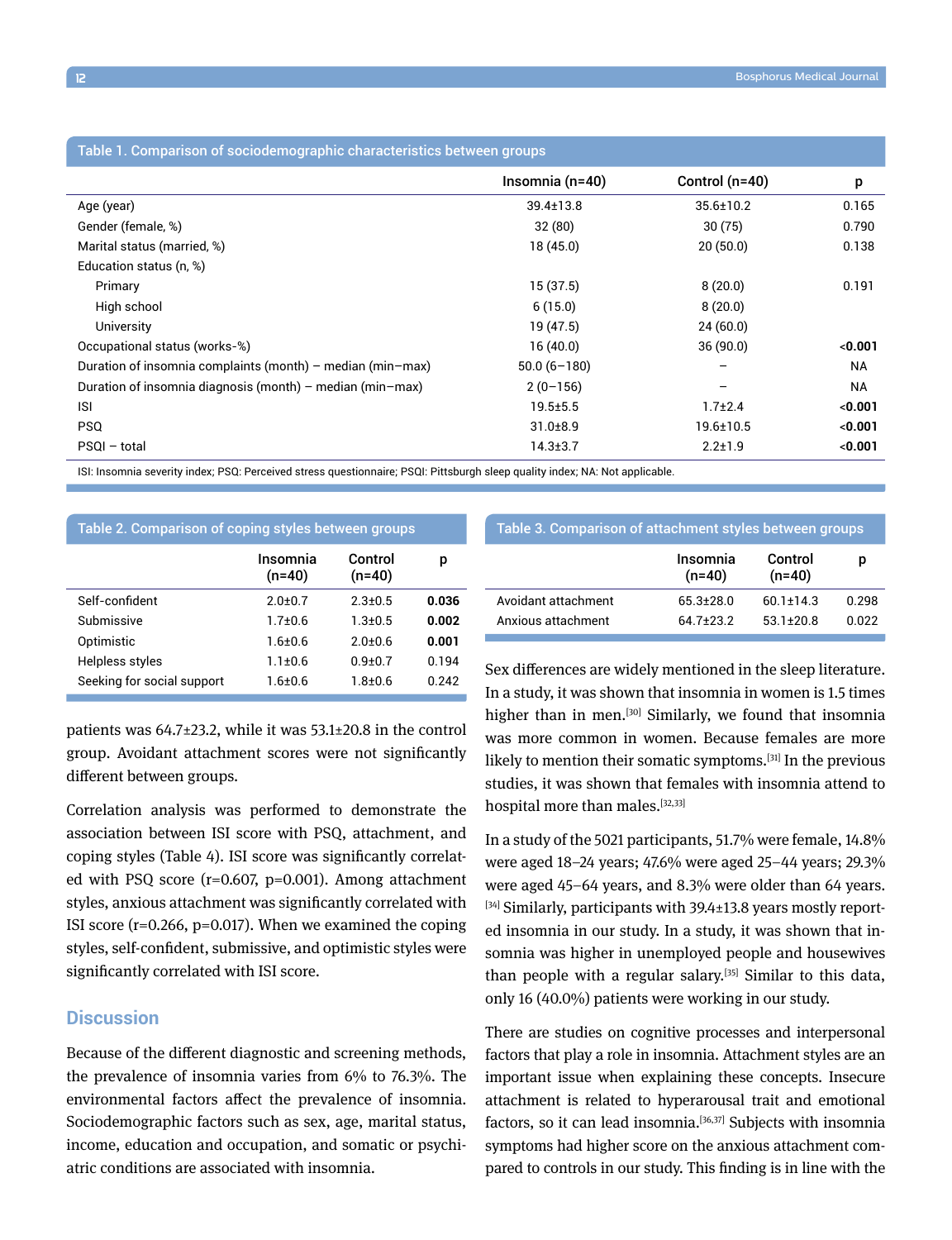|                            | <b>ISI</b> | Avoidant<br>attachment   | <b>Anxious</b><br>attachment | <b>PSQ</b>        | Self-<br>confident | <b>Submissive</b> | Optimistic | <b>Helpless</b> | Seeking<br>for social<br>support |
|----------------------------|------------|--------------------------|------------------------------|-------------------|--------------------|-------------------|------------|-----------------|----------------------------------|
| <b>ISI</b>                 |            | 0.135                    | 0.266                        | 0.607             | $-0.254$           | 0.278             | $-0.380$   | 0.128           | $-0.112$                         |
|                            | 0.135      | 0.232                    | 0.017                        | 0.001             | 0.023              | 0.012             | 0.001      | 0.258           | 0.322                            |
| Avoidant attachment        | 0.232      | $\overline{\phantom{m}}$ | 0.239                        | 0.453             | $-0.467$           | 0.391             | $-0.204$   | 0.409           | $-0.285$                         |
|                            | 0.266      | 0.239                    | 0.032                        | 0.001             | 0.001              | 0.001             | 0.069      | 0.001           | 0.010                            |
| Anxious attachment         | 0.017      | 0.032                    | $\qquad \qquad$              | 0.425             | $-0.401$           | 0.363             | $-0.010$   | 0.336           | 0.037                            |
|                            | 0.607      | 0.453                    | 0.425                        | 0.001             | 0.001              | 0.001             | 0.929      | 0.002           | 0.744                            |
| <b>PSQ</b>                 | 0.001      | 0.001                    | 0.001                        | $\qquad \qquad -$ | $-0.491$           | 0.390             | $-0.548$   | 0.260           | $-0.450$                         |
|                            | $-0.254$   | $-0.467$                 | $-0.401$                     | $-0.491$          | 0.001              | 0.001             | 0.001      | 0.020           | 0.001                            |
| Self-confident             | 0.023      | 0.001                    | 0.001                        | 0.001             |                    | $-0.337$          | 0.471      | $-0.172$        | 0.190                            |
|                            | 0.278      | 0.391                    | 0.363                        | 0.390             | $-0.337$           | 0.002             | 0.001      | 0.127           | 0.091                            |
| Submissive                 | 0.012      | 0.001                    | 0.001                        | 0.001             | 0.002              |                   | $-0.304$   | 0.641           | $-0.098$                         |
|                            | $-0.380$   | $-0.204$                 | $-0.010$                     | $-0.548$          | 0.471              | $-0.304$          | 0.006      | 0.001           | 0.385                            |
| Optimistic                 | 0.001      | 0.069                    | 0.929                        | 0.001             | 0.001              | 0.006             | -          | $-0.119$        | 0.383                            |
|                            | 0.128      | 0.409                    | 0.336                        | 0.260             | $-0.172$           | 0.641             | $-0.119$   | 0.294           | 0.001                            |
| Helpless styles            | 0.258      | 0.001                    | 0.002                        | 0.020             | 0.127              | 0.001             | 0.294      | —               | 0.002                            |
|                            | $-0.112$   | $-0.285$                 | 0.037                        | $-0.450$          | 0.190              | $-0.098$          | 0.383      | 0.002           | 0.989                            |
| Seeking for social support | 0.322      | 0.010                    | 0.744                        | 0.001             | 0.091              | 0.385             | 0.001      | 0.989           |                                  |

# Table 4. Correlation analysis between ISI and PSQ scores, attachment, and coping styles

ISI: Insomnia severity index; PSQ: Perceived stress questionnaire.

previous studies showing the relationship between sleep disorders and insecure attachment.<sup>[38]</sup> Palagini et al.<sup>[39]</sup> showed that patients with chronic insomnia had more anxiety and depressive symptoms than the control group, even though they did not have any DSM-5 diagnoses. Avoidant attachment was not significantly different between groups. This may be the result of the suppression tendency of avoidant attachments.<sup>[40,41]</sup>

In our study, negative coping style scores were higher in patients with chronic insomnia compared to the control group, while positive coping style scores were found to be lower. This result supports the hypothesis that chronic insomnia patients are more likely to use negative coping styles and less likely to use positive coping styles. In a recent study, it was shown that "avoidance and suppression," which are negative coping styles, are significantly associated with insomnia in patients with type 2 diabetes.<sup>[42]</sup>

Insecure attachment may affect the severity of physiological and emotional responses to stressful life events by creating a tendency to hyperarousal in people with insomnia. This shows that insecurely attached individuals have cognitive hypervigilance and use hyperactivation strategies in stress situations.<sup>[43,44]</sup> In a study, when insecure attachment was examined separately as anxious and avoidant, it was shown that perceived stress was higher in anxiously attached individuals, and that there was no such relationship in avoidant attachments.[45] However, in our study, anxious and avoidant attachment was correlated with perceived stress scores.

It has been shown in studies that those with anxious attachment have higher stress levels. It should also be kept in mind that the effect of anxious attachment on stress may be through factors such as coping styles, self-perception, and stress perception. When examined in terms of these parameters, it was found that those with anxious attachment had a more negative self-perception, they did not use effective coping styles, and their perceived stress was higher; therefore, it can be said that their response to stress is more severe. In literature, there were studies that showed the relationship between increased levels of anxious, avoidant attachment, and increased levels of negative self-concept. People with negative self-perceptions may be more helpless, more submissive, and less optimistic toward stressful life events. When individuals encounter a stressful life event, they evaluate whether they have the resources to cope with this event; this, in turn, shapes their next behavior.[46] In our study, both of the anxious and avoidant attachment were correlated with perceived stress score, submissive and helpless coping style. Anxious attachment was negatively correlated with self-confident style while avoidant attachment was negatively correlated with self-confident and seeking for social support.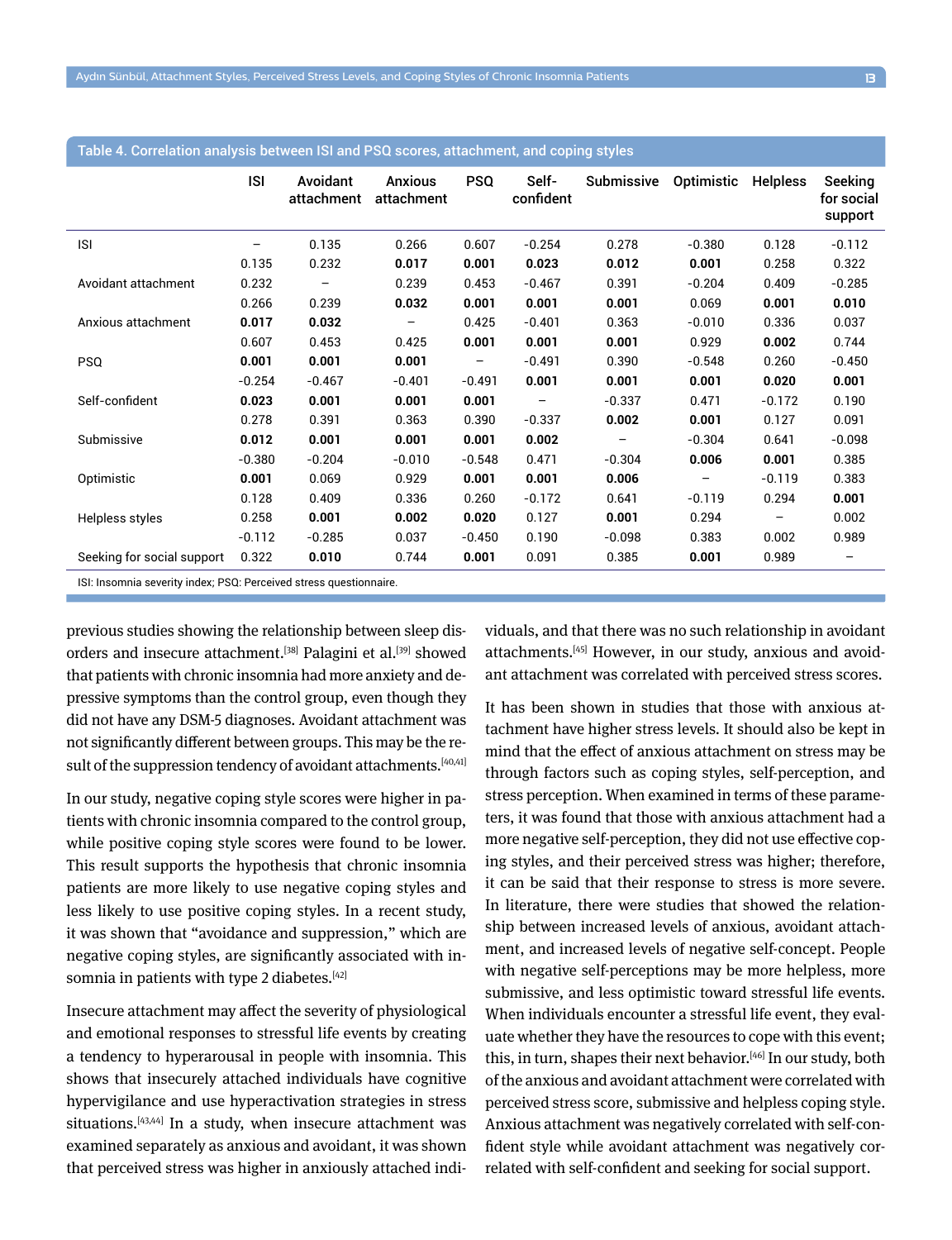# **Conclusion**

Unhelpful cognitive processes and interpersonal factors are important factors that predispose, trigger, and maintain chronic insomnia. Understanding the relationship between insomnia, stress, coping, and attachment styles will both provide an understanding of the disease process and will guide the treatment.

## **Disclosures**

**Peer-review:** Externally peer-reviewed.

**Conflict of Interest:** None declared.

# **References**

- 1. Ohayon MM. Epidemiology of insomnia: What we know and what we still need to learn. Sleep Med Rev 2002;6:97–111.
- 2. American Academy of Sleep Medicine. International classification of sleep disorders. 3<sup>rd</sup> ed. Darien, IL: American Academy of Sleep Medicine; 2014.
- 3. Spielman AJ, Caruso LS, Glovinsky PB. A behavioral perspective on insomnia treatment. Psychiatr Clin North Am 1987;10:541– 53.
- 4. Riemann D, Nissen C, Palagini L, Otte A, Perlis ML, Spiegelhalder K. The neurobiology, investigation, and treatment of chronic insomnia. Lancet Neurol 2015;14:547–58.
- 5. Lazarus RS, Folkman S. Cognitive theories of stress and the issue of circularity. In: Appley MH, editors. Dynamics of stress. New York: Plenium Press; 1986. p. 63–4.
- 6. Folkman S, Lazarus RS, Gruen RJ, DeLongis A. Appraisal, coping, health status, and psychological symptoms. J Pers Soc Psychol 1986;50:571–9.
- 7. Lazarus RS. From psychological stress to the emotions: A history of changing outlooks. Annu Rev Psychol 1993;44:1–21.
- 8. Park CL, Folkman S. Meaning in the context of stress and coping. Rev Gen Psychol 1997;1:115–44.
- 9. Bowlby J. Attachment and loss: Volume II: Separation, Anxiety and Anger. New York, USA: Basic Books; 1973.
- 10. Priel B, Shamai D. Attachment style and perceived social support: Effects on affect regulation. Pers Individ Differ 1995;19:235–41.
- 11. McCarthy CJ, Lambert RG, Moller NP. Preventive resources and emotion regulation expectancies as mediators between attachment and college students' stress outcomes. Int J Stress Manag 2006;13:1–22.
- 12. Pielage S, Gerlsma C, Schaap C. Insecure attachment as a risk factor for psychopathology: The role of stressful events. Clin Psychol Psychother 2000;7:296–302.
- 13. Wei M, Heppner PP, Mallinckrodt B. Perceived coping as a mediator between attachment and psychological distress: A structural equation modeling approach. J Couns Psychol 2003;50:438–47.
- 14. Zhao X, Li J, Huang Y, Jin Q, Ma H, Wang Y, et al. Genetic variation of FYN contributes to the molecular mechanisms of coping styles in healthy Chinese-Han participants. Psychiatr Genet 2013;23:214–6.
- 15. Lin J, Su Y, Lv X, Liu Q, Wang G, Wei J, et al. Perceived stressfulness mediates the effects of subjective social support and negative coping style on suicide risk in Chinese patients with major depressive disorder. J Affect Disord 2020;265:32–8.
- 16. Jia H, Uphold CR, Wu S, Reid K, Findley K, Duncan PW. Health-related quality of life among men with HIV infection: Effects of social support, coping, and depression. AIDS Patient Care STDS 2004;18:594–603.
- 17. Li M. Relationship among stress coping, secure attachment, and the trait of resilience among Taiwanese college students. Coll Stud J 2008;42:312–25.
- 18. Seiffge-Krenke IS, Beyers W. Coping trajectories from adolescence to young adulthood: Links to attachment state of mind. J Res Adolesc 2005;15:561–82.
- 19. Brennan KA, Clark CL, Shaver PR. Self-report of measurement of adult attachment: An integrative overview. In Simpsons JA, Rholes WS, editors. Attachment theory and close relationship. New York, USA: Guilford; 1998. p. 46–76.
- 20. Schottenbauer MA, Klimes-Dougan B, Rodriguez BF, Arnkoff DB, Glass CR, LaSalle H. Attachment and affective resolution following a stressful event: General and religious coping as possible mediators. Ment Health Relig Cult 2006;9:448–71.
- 21. Jansson-Fröjmark M, Linton SJ. Is perfectionism related to pre-existing and future insomnia? A prospective study. Br J Clin Psychol 2007;46:119–24.
- 22. Cellini N, Duggan KA, Sarlo M. Perceived sleep quality: The interplay of neuroticism, affect, and hyperarousal. Sleep Health 2017;3:184–9.
- 23. Bastien CH, Vallières A, Morin CM. Validation of the insomnia severity index as an outcome measure for insomnia research. Sleep Med 2001;2:297–307.
- 24. Agargun MY, Kara H, Anlar Ö. Validity and reliability of the Pittsburgh Sleep Quality Index in Turkish sample. Turk J Psychiatry 1996;7:107–15.
- 25. Eskin M, Harlak H, Demirkıran F, Dereboy Ç. The adaptation of the perceived stress scale into Turkish: A reliability and validity analysis. New Symposium J 2013;51: 132–40.
- 26. Şahin NH, Durak A. A brief coping styles inventory for university students. Turk J Psychol 1995;10:56–73.
- 27. Hisli Sahin N, Güler M, Basim HN. The relationship between cognitive intelligence, emotional intelligence, coping and stress symptoms in the context of type A personality pattern. Turk Psikiyatri Derg 2009;20:243–54. [Article in Turkish]
- 28. Fraley RC, Waller NG, Brennan KA. An item response theory analysis of self-report measures of adult attachment. J Pers Soc Psychol 2000;78:350–65.
- 29. Selçuk E, Günaydın G, Sümer N, Uysal A. A new scale developed to measure adult attachment dimensions: Experiences in close relationships-revised (ECR-R) psychometric evaluation in a Turkish sample. Turk Psychol Articles 2005;8:1–11.
- 30. Zhang B, Wing YK. Sex differences in insomnia: A meta-analysis. Sleep 2006;29:85–93.
- 31. Barsky AJ, Peekna HM, Borus JF. Somatic symptom reporting in women and men. J Gen Intern Med 2001;16:266–75.
- 32. Liu Y, Zhang J, Lam SP, Yu MW, Li SX, Zhou J, et al. Help-seeking behaviors for insomnia in Hong Kong Chinese: A community-based study. Sleep Med 2016;21:106–13.